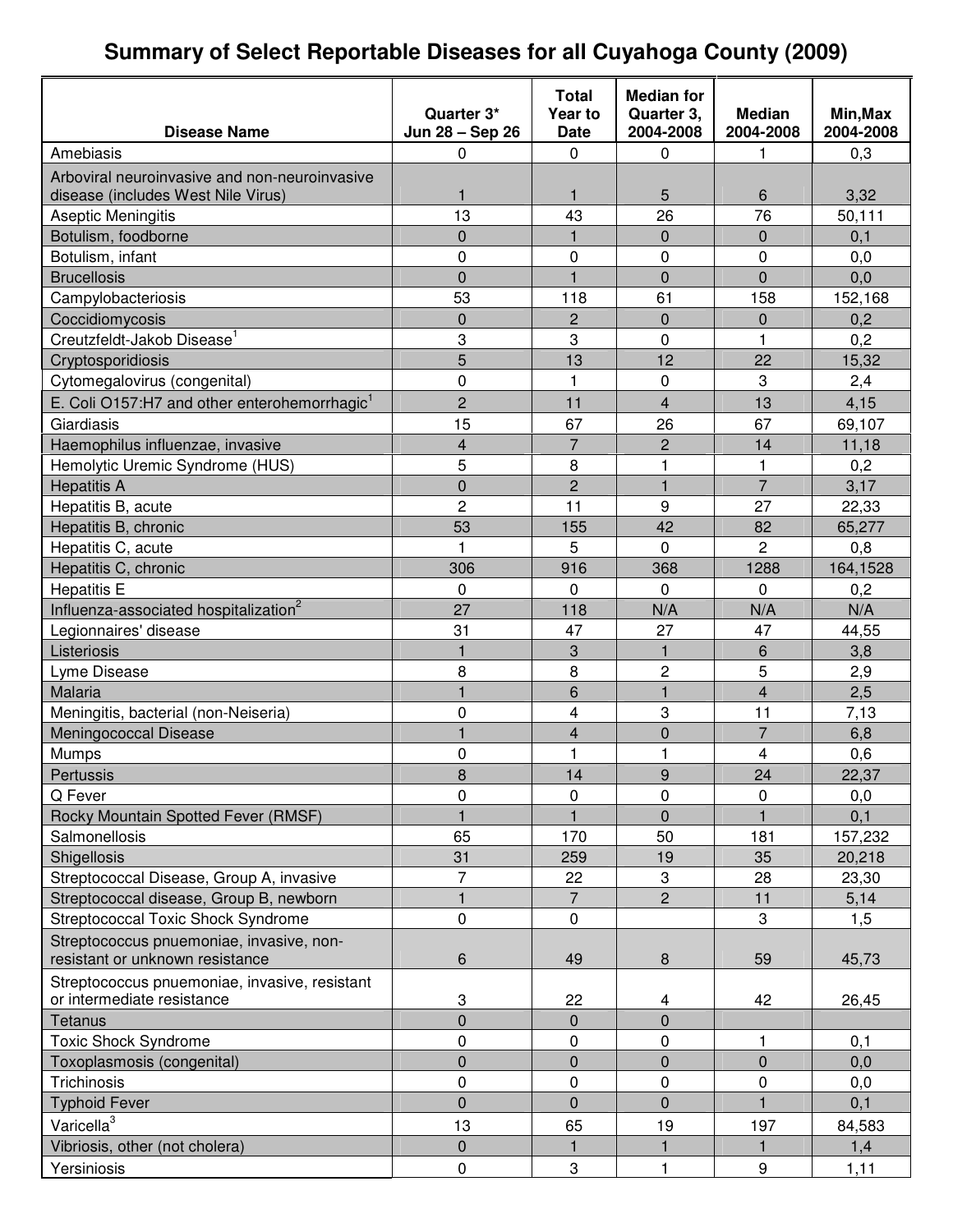# **Summary of Select Reportable Diseases for CCBH (2009)**

|                                                                             | Quarter 3*              | Total<br>Year to | <b>Median for</b><br>Quarter 3, | <b>Median</b>           | Min, Max     |
|-----------------------------------------------------------------------------|-------------------------|------------------|---------------------------------|-------------------------|--------------|
| <b>Disease Name</b>                                                         | Jun 28 - Sep 26         | <b>Date</b>      | 2004-2008                       | 2004-2008               | 2004-2008    |
| Amebiasis                                                                   | 0                       | 0                | 0                               | 0                       | 0,2          |
| Arboviral neuroinvasive and non-neuroinvasive                               |                         |                  |                                 |                         |              |
| disease (includes West Nile Virus)                                          | 1                       | $\mathbf{1}$     | $\overline{c}$                  | $\overline{2}$          | 1,7          |
| Aseptic Meningitis                                                          | 12                      | 25               | 14                              | 32                      | 18,42        |
| Botulism, foodborne                                                         | $\Omega$                | 1                | $\Omega$                        | $\Omega$                | 0,1          |
| Botulism, infant                                                            | 0                       | 0                | 0                               | 0                       | 0,0          |
| <b>Brucellosis</b>                                                          | $\overline{0}$          | $\overline{0}$   | $\overline{0}$                  | $\overline{0}$          | 0,0          |
| Campylobacteriosis                                                          | 50                      | 98               | 44                              | 107                     | 106,130      |
| Coccidiomycosis                                                             | $\mathbf 0$             | $\overline{c}$   | $\overline{0}$                  | 0                       | 0,2          |
| Creutzfeldt-Jakob Disease <sup>1</sup>                                      | 3                       | 3                | 0                               | 1                       | 0,2          |
| Cryptosporidiosis                                                           | $\overline{\mathbf{4}}$ | 9                | 10                              | 18                      | 9,20         |
| Cytomegalovirus (congenital)                                                | $\mathbf 0$             | 1                | $\mathbf 0$                     | $\mathbf{1}$            | 0,2          |
| E. Coli O157:H7 and other enterohemorrhagic <sup>1</sup>                    | $\overline{c}$          | 8                | $\overline{\mathbf{4}}$         | 10                      | 3,12         |
| Giardiasis                                                                  | 13                      | 50               | 19                              | 60                      | 46,67        |
| Haemophilus influenzae, invasive                                            | $\overline{\mathbf{4}}$ | 5                | $\overline{c}$                  | 9                       | 7,13         |
| Hemolytic Uremic Syndrome (HUS)                                             | 5                       | $\overline{7}$   | 1                               | 1                       | 0,2          |
| <b>Hepatitis A</b>                                                          | $\overline{0}$          | $\overline{c}$   | $\mathbf{1}$                    | 5                       | 0,15         |
| Hepatitis B, acute                                                          | $\overline{2}$          | $\overline{7}$   | $\overline{c}$                  | $\overline{7}$          | 2,20         |
| Hepatitis B, chronic                                                        | 26                      | 70               | 12                              | 32                      | 26,137       |
| Hepatitis C, acute                                                          |                         | 4                | 0                               | $\Omega$                | 0,1          |
| Hepatitis C, chronic                                                        | 108                     | 332              | 136                             | 441                     | 282,584      |
| <b>Hepatitis E</b>                                                          | $\Omega$                | 0                | $\Omega$                        | $\Omega$                | 0,2          |
| Influenza-associated hospitalization <sup>2</sup>                           | 12                      | 54               | N/A                             | N/A                     | N/A          |
| Legionnaires' disease                                                       | 18                      | 29               | 16                              | 29                      | 25,33        |
| Listeriosis                                                                 | $\mathbf 0$             | $\overline{2}$   | $\mathbf{1}$                    | 3                       | 1,6          |
| Lyme Disease                                                                | $\overline{7}$          | $\overline{7}$   | 2                               | 4                       | 2,6          |
| Malaria                                                                     | $\overline{0}$          | $\overline{c}$   | $\mathbf{1}$                    | $\overline{c}$          | 1,4          |
| Meningitis, bacterial (non-Neiseria)                                        | 0                       | 1                | 1                               | 4                       | 2,6          |
| Meningococcal Disease                                                       |                         | $\overline{c}$   | $\overline{0}$                  | $\overline{\mathbf{4}}$ | 0,5          |
|                                                                             | $\mathbf 0$             | 1                | 0                               | 2                       |              |
| <b>Mumps</b><br>Pertussis                                                   | 6                       | 10               | 5                               | 21                      | 0,5<br>11,30 |
|                                                                             |                         |                  |                                 |                         |              |
| Q Fever                                                                     | 0                       | 0                | 0                               | 0                       | 0,0          |
| Rocky Mountain Spotted Fever (RMSF)                                         | 39                      |                  | 0                               | $\overline{0}$          | 0,1          |
| Salmonellosis                                                               |                         | 98               | 30                              | 120                     | 96,160       |
| Shigellosis                                                                 | 12                      | 114              | 8                               | 23                      | 9,51         |
| Streptococcal Disease, Group A, invasive                                    | 2                       | 10               | 2                               | 15                      | 13,18        |
| Streptococcal disease, Group B, newborn                                     | 1                       | 5                | $\mathbf{1}$                    | $\overline{4}$          | 2,6          |
| <b>Streptococcal Toxic Shock Syndrome</b>                                   | 0                       | 0                | $\mathbf 0$                     | 2                       | 0,3          |
| Streptococcus pnuemoniae, invasive, non-<br>resistant or unknown resistance | 5                       | 31               | 3                               | 33                      | 16,45        |
| Streptococcus pnuemoniae, invasive, resistant                               |                         |                  |                                 |                         |              |
| or intermediate resistance                                                  | 1                       | 14               | 3                               | 23                      | 16,30        |
| Tetanus                                                                     | $\overline{0}$          | $\overline{0}$   | $\overline{0}$                  | $\mathbf{0}$            | 0,0          |
| <b>Toxic Shock Syndrome</b>                                                 | 0                       | 0                | 0                               | 0                       | 0,1          |
| Toxoplasmosis (congenital)                                                  | $\mathbf 0$             | $\overline{0}$   | 0                               | $\mathbf 0$             | 0,0          |
| Trichinosis                                                                 | 0                       | 0                | $\pmb{0}$                       | 0                       | 0,0          |
| <b>Typhoid Fever</b>                                                        | $\mathbf 0$             | $\overline{c}$   | 0                               |                         | 0,1          |
| Varicella <sup>3</sup>                                                      | 10                      | 57               | 9                               | 128                     | 58,509       |
| Vibriosis, other (not cholera)                                              | $\mathbf 0$             |                  |                                 |                         | 0,4          |
| Yersiniosis                                                                 | 0                       | $\sqrt{3}$       | $\mathbf{1}$                    | $\overline{\mathbf{4}}$ | 0,8          |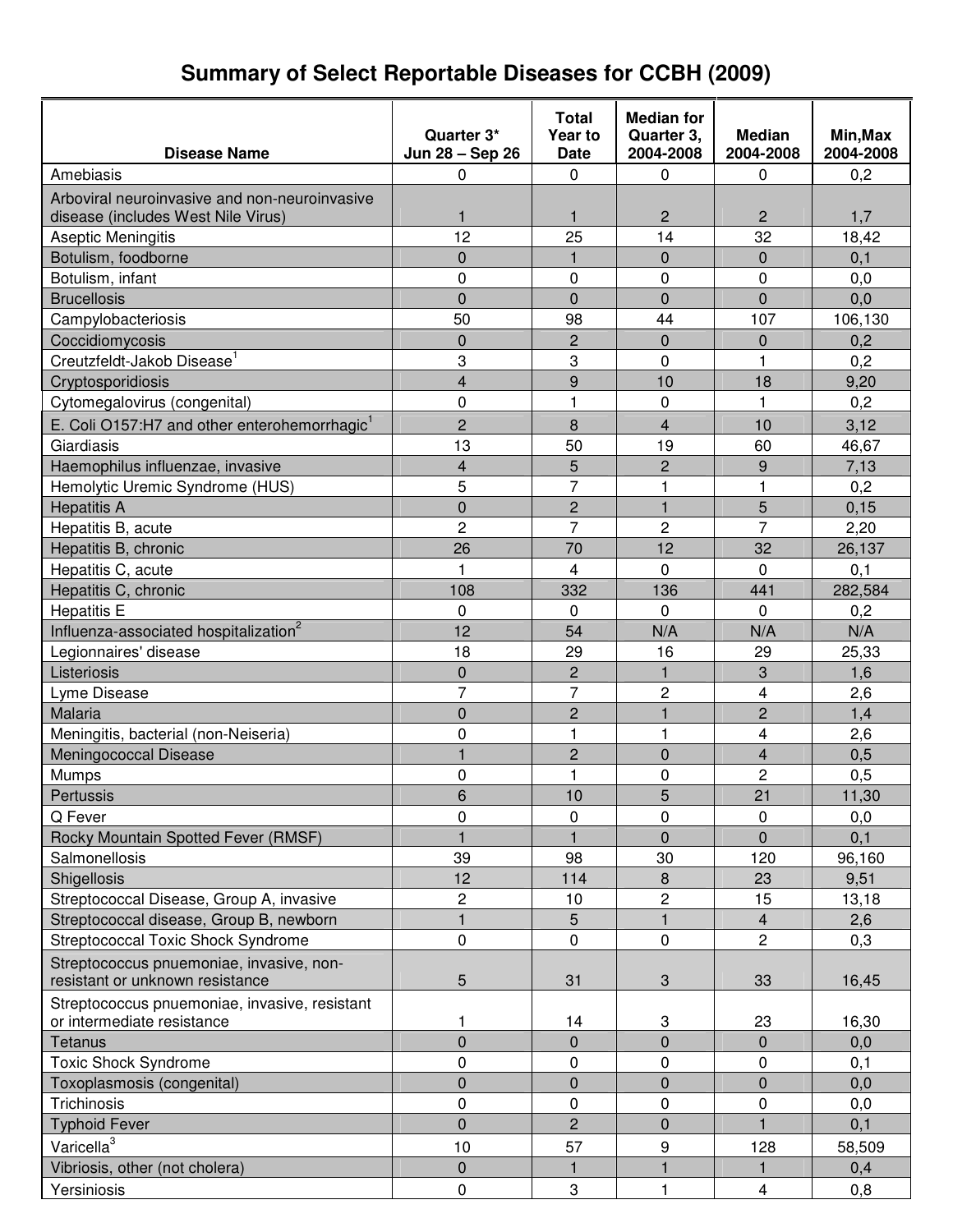#### **Disease Name Quarter 3\* Jun 28 – Sep 26 Total Year to Date Median for Quarter 3, 2004-2008 Median 2004-2008 Min,Max 2004-2008** Amebiasis | 0 | 0 | 0 | 1 | 0,1 Arboviral neuroinvasive and non-neuroinvasive disease (includes West Nile Virus) 0 0 3 3 2,29 Aseptic Meningitis **Aseptic Meningitis** 10 16 16 12 12 33 27,69 Botulism, foodborne **1** 0 0 0 0 0 0 0 0,0 Botulism, infant | 0 | 0 | 0 | 0,0 Brucellosis 0 1 0 0 0,0 Campylobacteriosis 0 16 19 43 34,44 Coccidiomycosis 0 0 0 0 0,1 Creutzfeldt-Jakob Disease 1 0 0 0 Cryptosporidiosis 0 3 2 4 3,13 Cytomegalovirus (congenital) 0 0 0 2 0,3 E. Coli O157:H7 and other enterohemorrhagic<sup>1</sup> 0 3 0 2 1,2 Giardiasis 2 17 6 24 12,33 Haemophilus influenzae, invasive 0 2 1 4 2,6 Hemolytic Uremic Syndrome (HUS)  $\begin{array}{cccc} | & 0 & 1 & 0 \\ \end{array}$  1 0 0 0,0 Hepatitis A | 0 | 0 | 0 | 2 | 0,2 Hepatitis B, acute 0 4 5 20 17,23 Hepatitis B, chronic 2000 2000 2000 27 82 29 39,130 Hepatitis C, acute **1** 0 1 0 1 0 2 0,8 Hepatitis C, chronic 193 193 195 | 833 | 475,929 Hepatitis E 0 0 0 0,0 Influenza-associated hospitalization 2 15 | 64 | N/A | N/A | N/A Legionnaires' disease 13 13 18 11 18 12,23 Listeriosis 1 1 0 2 0,4 Lyme Disease 0 0 0 0 0,2 Malaria 1 - 1 - 1 - 1 - 1 - 1 - 0 - 1 - 2 0,3 Meningitis, bacterial (non-Neiseria) | 0 | 3 | 2 | 6 | 3,9 Meningococcal Disease **1** 0 2 0 3 2,7 Mumps 0 0 0 1 0,2 Pertussis 2 4 1 6 1,12 Q Fever 0 0 0 0 0,0 Rocky Mountain Spotted Fever (RMSF) 0 0 0 0 0 0,1 Salmonellosis 26 1 20 60 48,67 Shigellosis 17 138 | 3 | 12 | 5,163 | 5,163 | 5,163 | 5,163 | 5,163 | 5,163 | 5,163 | 5,163 | 5,163 | 5,163 | Streptococcal Disease, Group A, invasive 5 12 0 11 10,13 Streptococcal disease, Group B, newborn 0 1 1 6 3,10 Streptococcal Toxic Shock Syndrome 0 0 0 2 0,3 Streptococcus pnuemoniae, invasive, nonresistant or unknown resistance  $\begin{vmatrix} 1 & 1 \\ 1 & 16 \end{vmatrix}$  16  $\begin{vmatrix} 5 & 27 \\ 27 & 24.30 \end{vmatrix}$  24.30 Streptococcus pnuemoniae, invasive, resistant or intermediate resistance <br>
2 1 8 1 12 8,19 Tetanus 0 0 0 0 0,0 Toxic Shock Syndrome **1** 0 0 0 0 0 0,1 Toxoplasmosis (congenital) and the control of the control of the control of the control of the control of the control of the control of the control of the control of the control of the control of the control of the control Trichinosis | 0 | 0 | 0 | 0,0 0,0 Typhoid Fever 0 0 0 0 0,0 Varicella<sup>3</sup> 2 7 4 66 25,74 Vibriosis, other (not cholera) 0 0 0 0 0,0 Yersiniosis | 0 | 0 | 2 | 1,6

### **Summary of Select Reportable Diseases for City of Cleveland (2009)**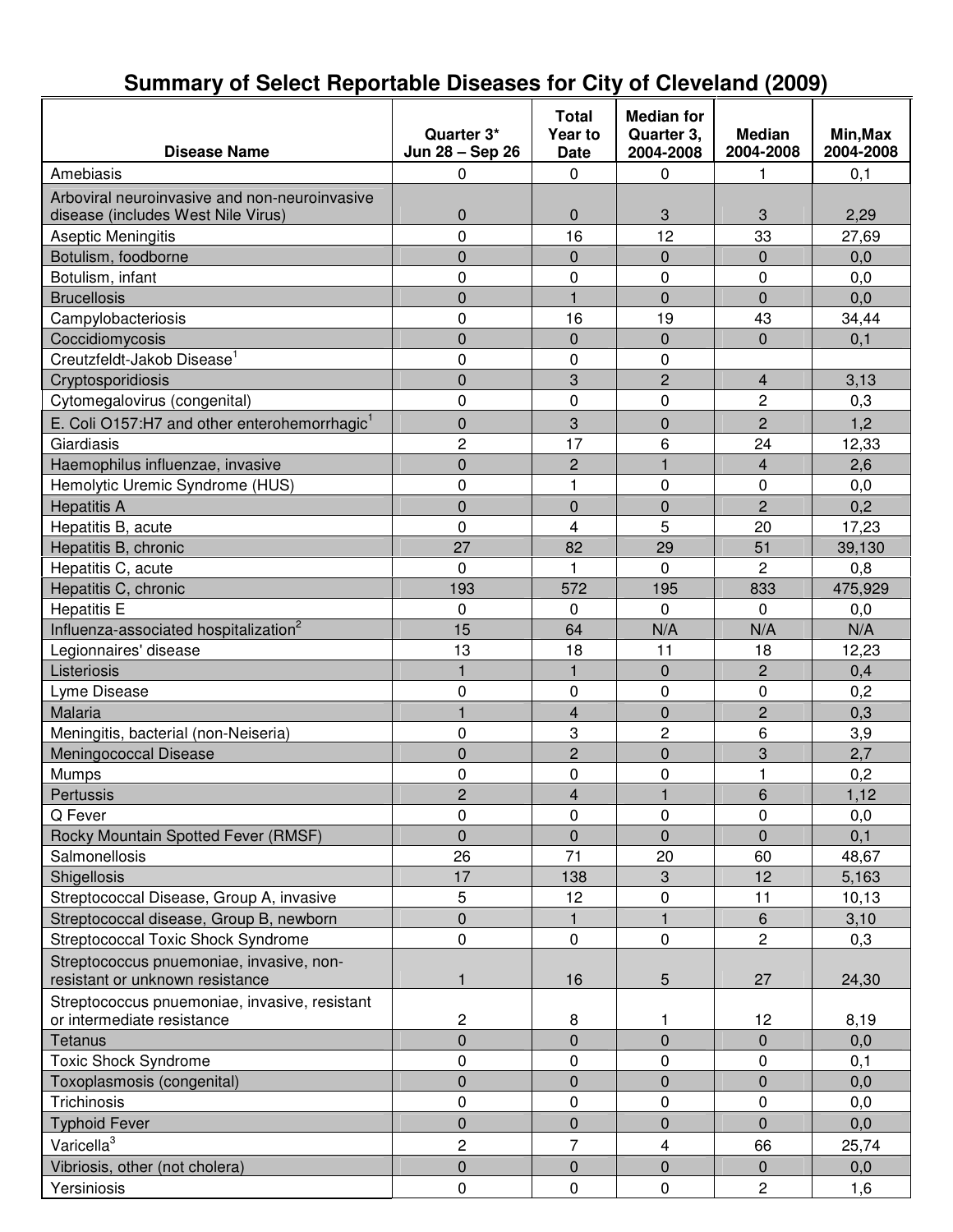# **Summary of Select Reportable Diseases for city of Shaker Heights (2009)**

|                                                          |                 | Total            | <b>Median for</b> |                |           |
|----------------------------------------------------------|-----------------|------------------|-------------------|----------------|-----------|
|                                                          | Quarter 3*      | Year to          | Quarter 3,        | <b>Median</b>  | Min, Max  |
| <b>Disease Name</b>                                      | Jun 28 - Sep 26 | <b>Date</b>      | 2004-2008         | 2004-2008      | 2004-2008 |
| Amebiasis                                                | 0               | $\Omega$         | 0                 | 0              | 0,0       |
| Arboviral neuroinvasive and non-neuroinvasive            |                 |                  |                   |                |           |
| disease (includes West Nile Virus)                       | $\mathbf 0$     | $\mathbf 0$      | $\mathbf 0$       | 0              | 0,0       |
| Aseptic Meningitis                                       | 1               | 2                | 0                 | 0              | 0, 1      |
| Botulism, foodborne                                      | $\overline{0}$  | $\overline{0}$   | $\mathbf 0$       | $\overline{0}$ | 0,0       |
| Botulism, infant                                         | 0               | 0                | $\mathbf 0$       | 0              | 0,0       |
| <b>Brucellosis</b>                                       | 0               | 0                | $\overline{0}$    | 0              | 0,0       |
| Campylobacteriosis                                       | 3               | 4                | 3                 | 6              | 2,8       |
| Coccidiomycosis                                          | $\overline{0}$  | $\mathbf 0$      | $\overline{0}$    | $\mathbf 0$    | 0,0       |
| Creutzfeldt-Jakob Disease <sup>1</sup>                   | 0               | 0                | 0                 | 0              | 0,0       |
| Cryptosporidiosis                                        | 1               | $\mathbf{1}$     | $\mathbf 0$       | $\mathbf 0$    | 0,0       |
| Cytomegalovirus (congenital)                             | 0               | 0                | $\mathbf 0$       | 0              | 0,0       |
| E. Coli O157:H7 and other enterohemorrhagic <sup>1</sup> | 0               | 0                | $\mathbf 0$       | 1              | 0,1       |
| Giardiasis                                               | 0               | 0                | 1                 | 4              | 3,7       |
| Haemophilus influenzae, invasive                         | 0               | $\mathbf 0$      | $\overline{0}$    | 0              | 0,1       |
| Hemolytic Uremic Syndrome (HUS)                          | 0               | 0                | $\mathbf 0$       | 0              | 0,0       |
| <b>Hepatitis A</b>                                       | $\overline{0}$  | $\overline{0}$   | $\overline{0}$    | $\overline{0}$ | 0,3       |
| Hepatitis B, acute                                       | 0               | 0                | $\mathbf 0$       | 0              | 0,0       |
| Hepatitis B, chronic                                     | 0               | 3                | $\overline{0}$    | 1              | 0,10      |
| Hepatitis C, acute                                       | 0               | $\mathbf 0$      | $\overline{0}$    | 0              | 0,0       |
| Hepatitis C, chronic                                     | 5               | 12               | $\overline{4}$    | 14             | 6,20      |
| <b>Hepatitis E</b>                                       | 0               | 0                | 0                 | 0              | 0,0       |
| Influenza-associated hospitalization <sup>2</sup>        | $\overline{0}$  | $\mathbf 0$      | N/A               | N/A            | N/A       |
| Legionnaires' disease                                    | 0               | 0                | 0                 | 0              | 0,2       |
| Listeriosis                                              | 0               | 0                | $\Omega$          | 0              | 0,1       |
| Lyme Disease                                             | 1               | $\mathbf{1}$     | $\mathbf 0$       | 0              | 0,1       |
| Malaria                                                  | $\overline{0}$  | $\mathbf 0$      | $\mathbf 0$       | $\mathbf 0$    | 0,1       |
| Meningitis, bacterial (non-Neiseria)                     | 0               | 0                | 0                 | 0              | 0,0       |
| Meningococcal Disease                                    | 0               | $\overline{0}$   | $\overline{0}$    | $\overline{0}$ | 0,0       |
| Mumps                                                    | 0               | $\mathbf 0$      | $\mathbf 0$       | 0              | 0,0       |
| Pertussis                                                | 0               | $\boldsymbol{0}$ | $\pmb{0}$         | $\overline{0}$ | 0,1       |
| Q Fever                                                  | 0               | 0                | $\Omega$          | 0              | 0,0       |
| Rocky Mountain Spotted Fever (RMSF)                      | $\mathbf 0$     | 0                | $\mathbf 0$       | 0              | 0,0       |
| Salmonellosis                                            | 0               | 1                | 0                 | 5              | 1,8       |
| Shigellosis                                              | $\overline{c}$  | $\overline{7}$   | $\mathbf 0$       |                | 0,4       |
| Streptococcal Disease, Group A, invasive                 | 0               | 0                | 0                 | 1              | 0,1       |
| Streptococcal disease, Group B, newborn                  | $\mathbf 0$     | $\mathbf{1}$     | $\mathbf 0$       | $\mathbf 0$    | 0,1       |
| <b>Streptococcal Toxic Shock Syndrome</b>                | 0               | 0                | 0                 | 0              | 0,0       |
| Streptococcus pnuemoniae, invasive, non-                 |                 |                  |                   |                |           |
| resistant or unknown resistance                          | 0               | $\overline{c}$   | $\pmb{0}$         | 1              | 0,3       |
| Streptococcus pnuemoniae, invasive, resistant            |                 |                  |                   |                |           |
| or intermediate resistance                               | 0               | 0                | 0                 | 1              | 0,2       |
| Tetanus                                                  | $\overline{0}$  | $\overline{0}$   | $\mathbf 0$       | $\overline{0}$ | 0,0       |
| <b>Toxic Shock Syndrome</b>                              | 0               | 0                | 0                 | 0              | 0,0       |
| Toxoplasmosis (congenital)                               | $\overline{0}$  | $\overline{0}$   | $\mathbf 0$       | $\overline{0}$ | 0,0       |
| Trichinosis                                              | 0               | 0                | $\mathbf 0$       | 0              | 0,0       |
| <b>Typhoid Fever</b>                                     | $\mathbf 0$     | 0                | $\mathbf 0$       | $\mathbf 0$    | 0,0       |
| Varicella <sup>3</sup>                                   | 1               | 1                | 0                 | 1              | 0,3       |
| Vibriosis, other (not cholera)                           | $\overline{0}$  | $\mathbf 0$      | $\mathbf 0$       | $\overline{0}$ | 0,0       |
| Yersiniosis                                              | $\pmb{0}$       | $\pmb{0}$        | $\pmb{0}$         | $\pmb{0}$      | 0,1       |